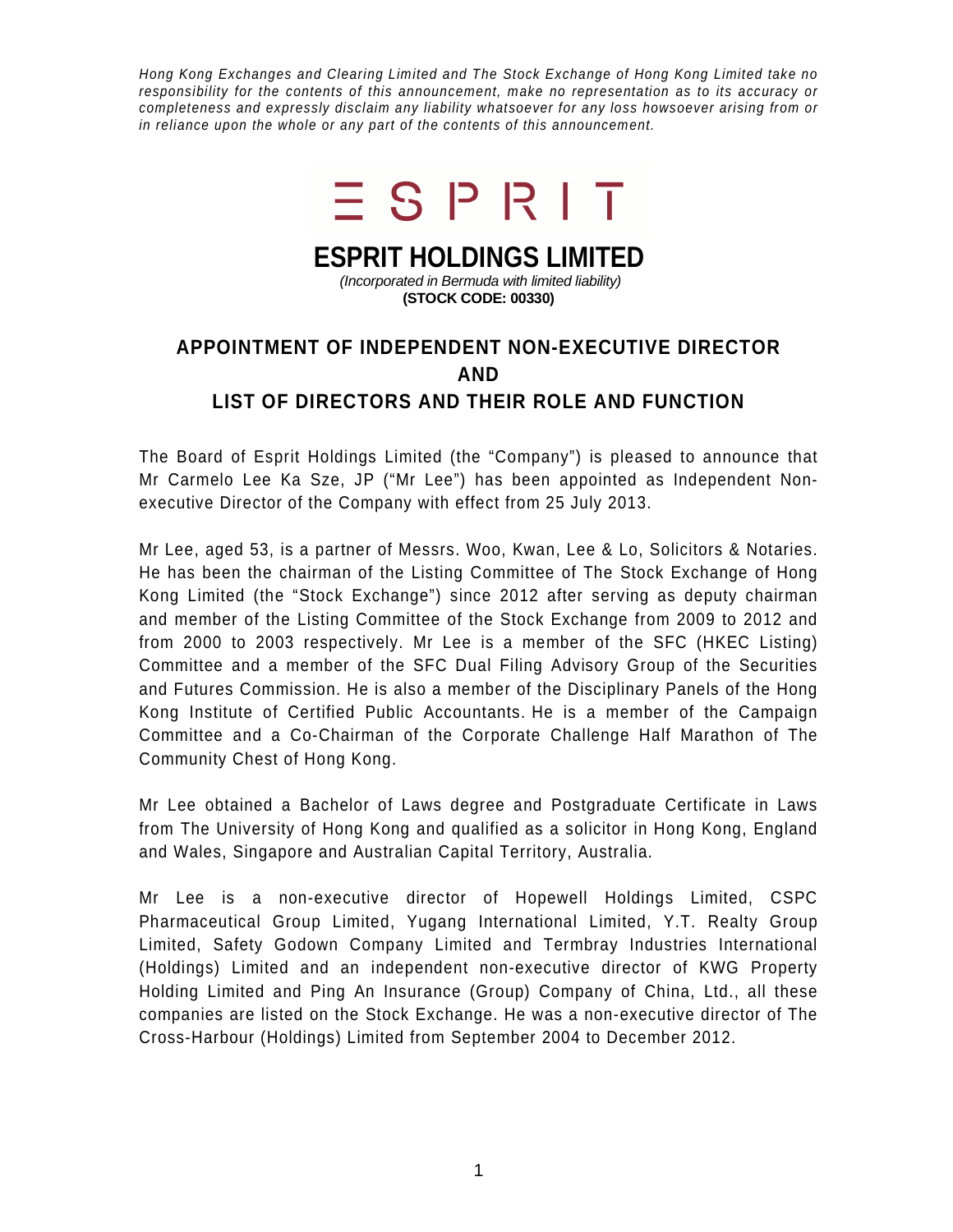Save as disclosed above, as at the date of this announcement, Mr Lee does not have any relationship with any director, member of senior management, or substantial or controlling shareholder of the Company, he has no interest in the securities of the Company within the meaning of Part XV of the Securities and Futures Ordinance; and he has not held any directorships in listed public companies in the last three years.

Mr Lee does not have a service contract with the Company. He has no fixed term of service with the Company but is subject to retirement by rotation and re-election at the general meetings of the Company in accordance with the Bye-laws of the Company. Mr Lee is entitled to a director's fee of HK\$480,000 per annum. Mr Lee's director's fee has been determined by reference to the level of remuneration of nonexecutive directors of listed companies with a global operation and the demand of the Company for Mr Lee's attention as one of its Non-executive Directors.

Save as disclosed above, as at the date of this announcement, there is no information that is required to be disclosed pursuant to Rules 13.51(2)(h) to 13.51(2)(v) of the Rules Governing the Listing of Securities on the Stock Exchange or any other matters that need to be brought to the attention of the holders of securities of the Company.

Following the above appointment, the compositions of Audit Committee, Nomination Committee, Remuneration Committee and General Committee of the Board as of the date hereof remain unchanged and are as follows:

| <b>Committee</b>                           | Audit            | Nomination       | Remuneration     | General   |
|--------------------------------------------|------------------|------------------|------------------|-----------|
| <b>Director</b>                            | <b>Committee</b> | <b>Committee</b> | <b>Committee</b> | Committee |
| Chairman                                   |                  |                  |                  |           |
| Raymond OR Ching Fai                       |                  | Chairman         |                  |           |
| Deputy Chairman                            |                  |                  |                  |           |
| Paul CHENG Ming Fun                        |                  | Member           | Chairman         |           |
| <b>Executive Directors</b>                 |                  |                  |                  |           |
| Jose Manuel MARTINEZ GUTIERREZ             |                  |                  | Member           | Member    |
| Thomas TANG Wing Yung                      |                  |                  |                  | Member    |
| <b>Non-executive Director</b>              |                  |                  |                  |           |
| Jürgen Alfred Rudolf FRIEDRICH             | Member           |                  | Member           |           |
| <b>Independent Non-executive Directors</b> |                  |                  |                  |           |
| Eva CHENG LI Kam Fun                       | Member           |                  | Member           |           |
| Alexander Reid HAMILTON                    | Chairman         | Member           |                  |           |
| Carmelo LEE Ka Sze                         |                  |                  |                  |           |
| Norbert Adolf PLATT                        | Member           |                  | Member           |           |